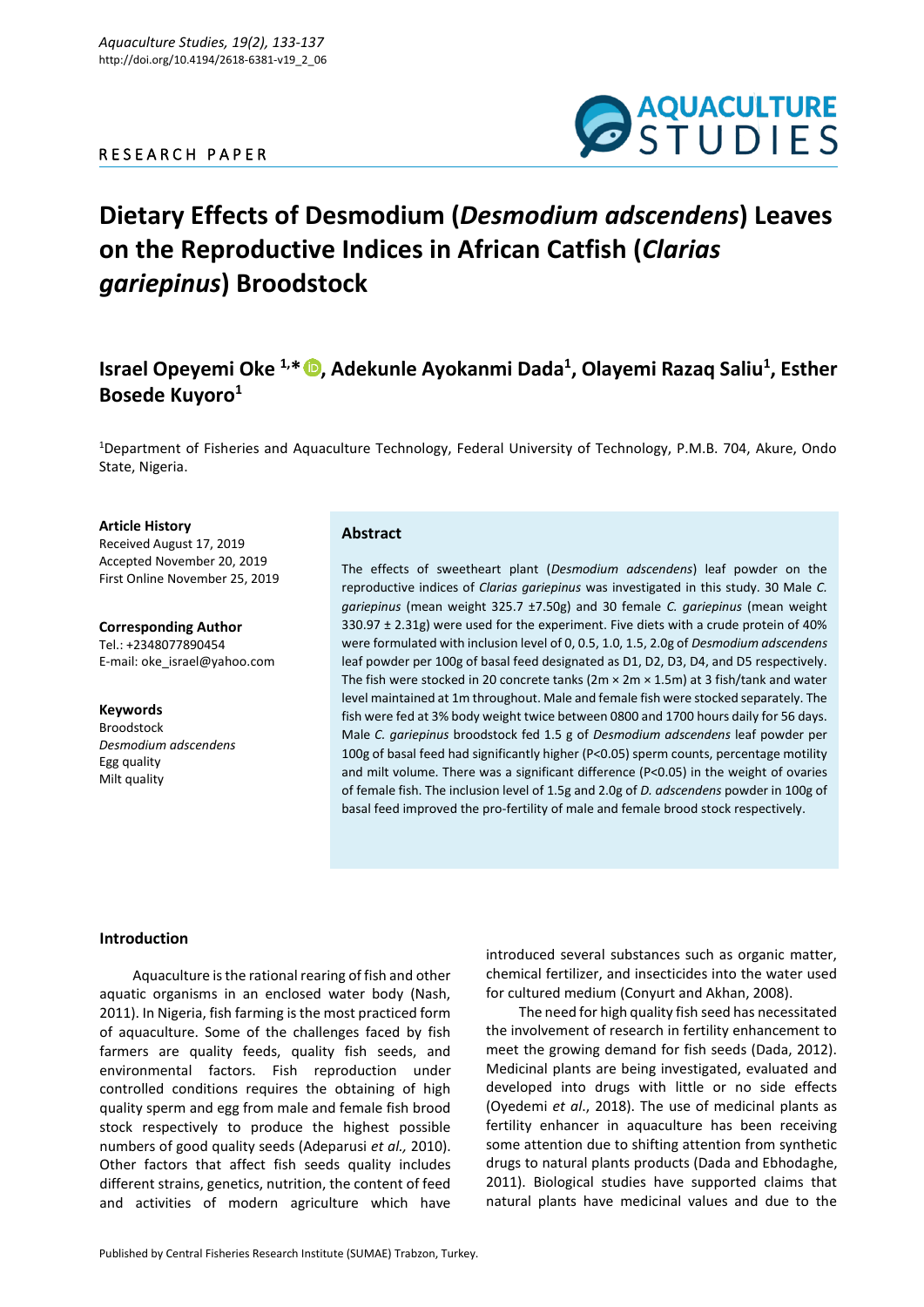antioxidants in them, they have the tendency of enhancing fertility either directly or indirectly (Ashamu *et al.,* 2010; Oluyemi *et al.,* 2007). Fertility enhancing properties of some plants in Nigeria has been ascertained. Some of these plants include *Garcinia kola*  (Dada and Ajilore, 2009), *Kigelia Africana* (Adeparusi *et al.,* 2010), *Tetracarpidium conophorum* (Adekunle and Aguda, 2015), *Sesamum indicum* and *Croton zambesicus*  (Dada and Adeparusi, 2012).

*Desmodium adscendens* is a vine that grows well on the West Coast of Africa and in the Amazon rainforest of Peru. Native people use *D. adscendens* as juice or tea for medicinal purpose in different parts of the world (Muanda *et al.,* 2011). The leaves of this plant are used to treat leucorrhoea, body aches, pains, ovarian inflammations, excessive urination, gonorrhoea, and diarrhoeas (Muanda *et al.,* 2010). Its positive effect against hepatic infection was also verified in vivo (Heard, 1994). In African traditional medicine, *D. adscendens* is extensively used to treat asthma and other diseases associated with smooth muscle contraction (Gyamfi *et al.,* 1999). The extracts of *D. adscendens* leaves has been found to exhibit interesting antioxidant properties and reactive oxygen species scavenging activity. The presence of natural antioxidants in *D. adscendens* justified its use in folk medicine (Muanda *et al.,* 2010).

*C. gariepinus* is widely cultivated in Nigeria due to its ability to consume supplementary feed, good conversion of feed to flesh, resistance to disease, ability to reproduce in captivity, fast growth rate and tolerance to a wide range of environmental conditions (Ayinla, 1997). Many hatcheries in Nigeria are functional at low capacity producing only a total of some 30 million fingerlings per year (Dada and Fagbenro, 2008). The rapid growth of the fish farming sector is a reason to focus on improved broodstocks for an increase in fish seeds production and control fertility in broodstocks. Therefore, the objective of this research is to examine the effectiveness of *Desmodium adscences* leaves powder as a fertility agent in fish seed production.

#### **Material and Methods**

#### **Formulation of Experimental diets**

Fresh leaves of *Desmodium adscendens* were collected from the oil palm plantation of the Federal University of Technology, Akure, Ondo-state. Identification and authentication were done at the Department of Crop, Soil and Pest Management, Federal University of Technology, Akure. The leaves were washed, air-dried at room temperature and pulverized into flour. Amounts of 0 (control), 0.5, 1.00, 1.5, 2.0 g of *D. adscendens* powder per 100g of feed were taken and mixed with a basal feed (40% Crude protein), containing fish meal, soybean meal, yellow maize, blood meal, vegetable oil, fish oil, vitamin premix and binder (starch). All dietary ingredients were milled. The ingredients were thoroughly mixed in a Hobart A-2007 (Hobart Ltd, London, UK) pelleting and mixing machine to obtain a homogenous mash. The resultant mash was pressed without steam through a mixer with 6mm die attached to the Hobart pelleting machine. The pellets were dried at ambient temperature ( $27-30$ <sup>o</sup>C) and kept in a cool dry place (Table 1).

#### **Experimental Procedure**

Ten concrete tanks  $(1x2x1.5m<sup>3</sup>)$  at the Department of Fisheries and Aquaculture Technology Fish Farm, Federal University of Technology, Akure. Five dietary

**Table 1**. Ingredients composition (kg) and proximate composition (%DM) basal diet

|                                  | <b>Treatments</b> |                |                |       |       |  |
|----------------------------------|-------------------|----------------|----------------|-------|-------|--|
| Ingredients                      | D <sub>1</sub>    | D <sub>2</sub> | D <sub>3</sub> | D4    | D5    |  |
| Fishmeal (65% cp)                | 25                | 25             | 25             | 25    | 25    |  |
| Yellow maize                     | 100               | 100            | 100            | 100   | 100   |  |
| Soybean meal(45% cp)             | 35                | 35             | 35             | 35    | 35    |  |
| Blood meal (85% cp)              | 10                | 10             | 10             | 10    | 10    |  |
| Fish oil                         | 6                 | 6              | 6              | 6     | 6     |  |
| Vegetable oil                    | 4.0               | 3.5            | 3.0            | 2.5   | 2.0   |  |
| Vitamin premix*                  | 3                 | 3              | 3              | 3     | 3     |  |
| Starch                           | 20                | 20             | 20             | 20    | 20    |  |
| D. adscendens (g/kg) feed        | 0                 | 0.5            | 1.0            | 1.5   | 2.0   |  |
| <b>Proximate Composition (%)</b> |                   |                |                |       |       |  |
| Crude protein                    | 39.75             | 40.01          | 40.12          | 40.23 | 40.35 |  |
| Crude lipid                      | 14.11             | 13.09          | 13.64          | 13.59 | 14.26 |  |
| Crude fibre                      | 3.30              | 2.90           | 2.12           | 2.20  | 3.61  |  |
| Ash                              | 14.60             | 15.53          | 17.90          | 15.18 | 19.05 |  |
| <b>NFE</b>                       | 22.42             | 23.80          | 19.73          | 23.63 | 18.40 |  |

\*Vitamin premix: An Hi-mix® product

NFE: Nitrogen free extracts (((MC+CP+AC+EE+CF) – 100)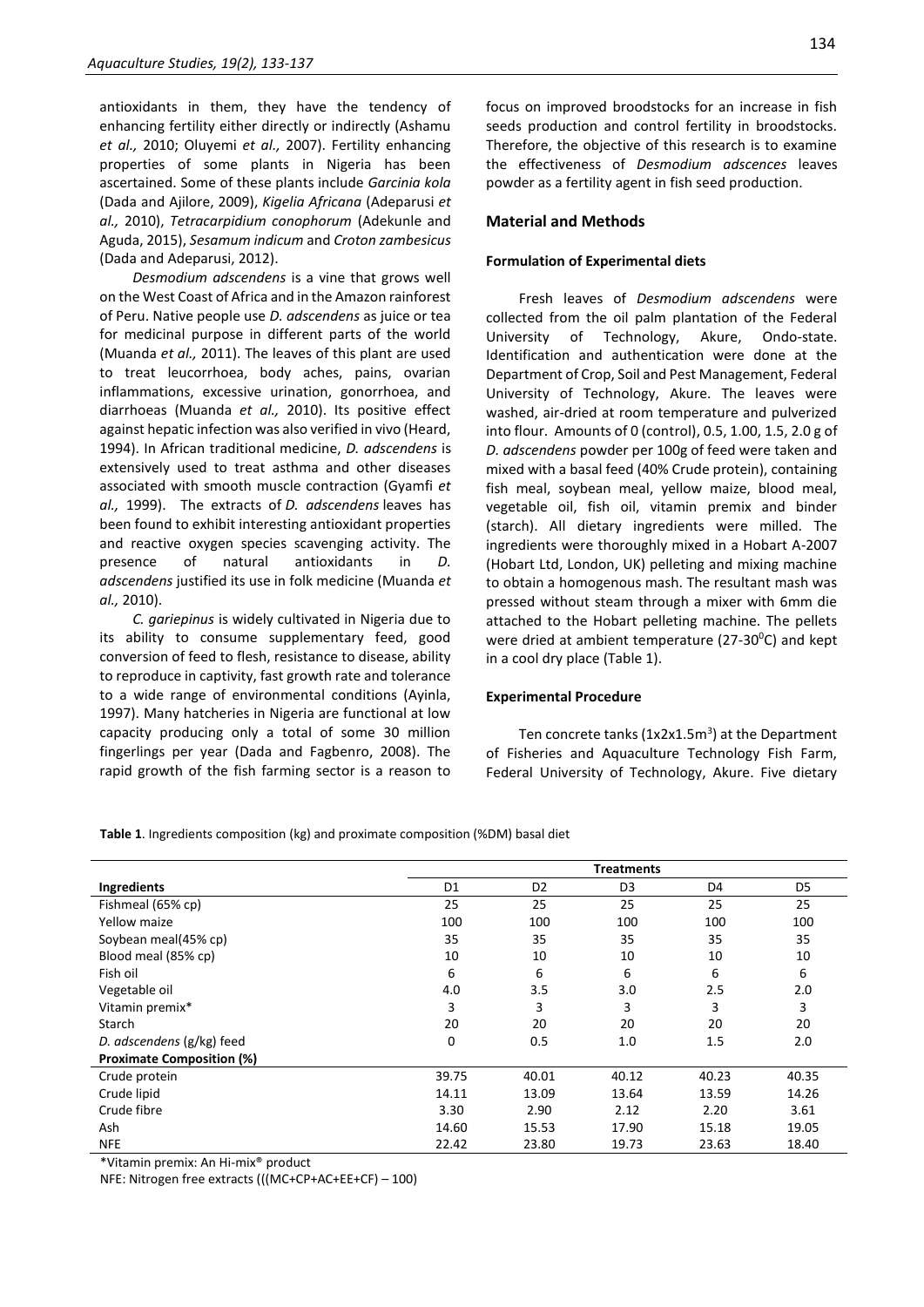treatments (D1, D2, D3, D4, and D5) were set-up in duplicate at a stocking density of six fish per tank. Fish were fed at 3% body weight twice daily (0800 and 1700 hours). All fish were weighed fortnightly and feeding rates were adjusted consequently. The experiment lasted for 56 days. At the end of??? experiment period the following reproductive indices were determined ovaries weight (g), Egg number/fish, Egg number/Kg Body weight, Egg diameter for females and Testes weight (g), Milt count(105spzml), milt volume (ml), Motility (%), Motility duration (sec) for males. Gonadosomatic index for females and males was also determined.

Gonado-somatic index= (gonad weight (g) /total body weight (g)) x 100 (Abbas *et al*., 2008).

Water quality parameters of experiment 1varied as follows: dissolved oxygen, 6.07- 6.94 mg/l; temperature, 26.35 - 28.19<sup>0</sup>C; pH, 6.71 - 7.53. Water quality results during experiment II were as follows: temperature, 26.00-26.04 <sup>0</sup>C; dissolved oxygen 4.20-4.40 mg/l; pH, 7.20-7.50. Physio-chemical properties of the water used in experiment I and II are within the recommended range for *C. gariepinus* (Bhatnangar *et al.,* 2010, APHA, 2002, Ekubo and Abowei, 2002).

#### **Statistical Analysis**

The effect of *D. adscendens* on the fertility of *C. gariepinus* brood stock was analysed using one-way analysis of variance (ANOVA) and significant difference among treatments were compared using Duncan multiple range test.

### **Results and Discussion**

# **Experiment I- Reproductive performance of Female C. gariepinus Fed dietary supplementation of D. adscendens**

Data on growth performance, ovaries weight, egg numbers are presented in Table 2. There was a

significant difference (P<0.05) in the weight gain of fish fed the five prepared diets. There was no significant difference (P>0.05) in the egg number, egg diameter, gonado-somatic index of fish fed the different diets. Yeldan and Avsar (2000) reported that Gonado- somatic Index (GSI) is used in order to examine the spawning period because its value is directly related to the development and quality of the gonad. There was no significant difference in the GSI across the treatments. The GSI recorded in this study is higher than those reported by Ekanem *et al.* (2017) using *S. jamaicenesis*  and *G. kola* on female African catfish. The result is also higher than the range reported by Eyo *et al,* (2014) for female catfish feed with two different commercial diets. There was no significant difference in the GSI across treatments. Though there was no significant difference (P<0.05) in the egg number per fish. The increase in egg number per fish obtained in this study could be as a result of the presence of bioflavonoids, xanthone and carotenoids in *D. adscendences* leaves (MacManus *et al.,* 1993; Asante-Poku *et al.,* 1988). Astaxanthin supplementation in cultured salmon and red sea bream increased ovary development, fertilization, hatching and larval growth (Torrissen and Christiansen, 1995). Adesanya *et al.* (2007) reported that bioflavonoids and xanthone are potent antioxidants capable of increasing the production of oestrogen, a key hormone in production and maturation of eggs in the ovaries.

# **Experiment II- Reproductive performance of Male C. gariepinus Fed dietary supplementation of D. adscendens**

The average initial weight of male *C. gariepinus* used for the experiment was 325.74±7.50g. Results on growth performance in Table 3 show that weight gain was highest in fish fed D5 (20gkg-1 of *D. adscendens*  powder) compared to other diets. There was no significant difference (P>0.05) in the lengths of fish fed different experimental diets. There was a significant difference (P<0.05) in the milt count, motility, milt

**Table 2.** Female sexual parameters of *C. gariepinus* brood stock as affected by dietary supplementation of *D. adscendences*

| Parameter                | <b>Treatments</b>            |                               |                            |                               |                              |  |  |
|--------------------------|------------------------------|-------------------------------|----------------------------|-------------------------------|------------------------------|--|--|
|                          | D1                           | D <sub>2</sub>                | D <sub>3</sub>             | D4                            | D5                           |  |  |
| Initial Fish weight (g)  | $327.6 \pm 2.3$ <sup>a</sup> | $332.9 \pm 2.6^{\circ}$       | $329.9 + 2.6^a$            | $334.1 \pm 3.10^a$            | $330.3 \pm 1.1$ <sup>a</sup> |  |  |
| Final Fish Weight (g)    | $511.7 \pm 6.5^{\circ}$      | $509.6 \pm 18.2$ <sup>b</sup> | $499.3 \pm 5.5^{\circ}$    | $534.7 \pm 16.3$ <sup>b</sup> | $492.3 \pm 0.5^{\circ}$      |  |  |
| Weight gain (g)          | $183.9 + 4.3a$               | $176.8 \pm 20.6^{\circ}$      | $169.4{\pm}2.9^{\circ}$    | $200.6 \pm 13.2$ <sup>b</sup> | $162.1 \pm 0.6^a$            |  |  |
| Ovaries Weight (g)       | $94.7 \pm 0.26$ <sup>a</sup> | $90.8 \pm 5.62$ <sup>a</sup>  | $100.2 \pm 1.5^{\text{b}}$ | $97.0 \pm 1.8$ <sup>a</sup>   | $100.2 \pm 3.6^b$            |  |  |
| Egg Number/Fish $(x103)$ | $47.80 \pm 2.7$              | $48.30 \pm 8.4$               | $51.28 \pm 1.9$            | $56.00 \pm 8.6$               | $56.6 \pm 7.7$               |  |  |
| Egg Number/Kg $(x10^3)$  | 259.83                       | 273.25                        | 302.69                     | 279.19                        | 349.12                       |  |  |
| $BW**$                   |                              |                               |                            |                               |                              |  |  |
| Egg Diameter             | $1.50 \pm 0.00$              | $1.50 \pm 0.00$               | $1.55 \pm 0.05$            | $1.60 \pm 0.00$               | $1.60 \pm 0.00$              |  |  |
| GSI                      | 18.70±1.77                   | 17.31±0.91                    | $20.0 \pm 1.23$            | $17.12 \pm 2.01$              | 17.93±1.19                   |  |  |

Means in the same row with the same superscript are not significantly different (P>0.05)

GSI= Gonado –somatic index

\*\*BW= Body Weight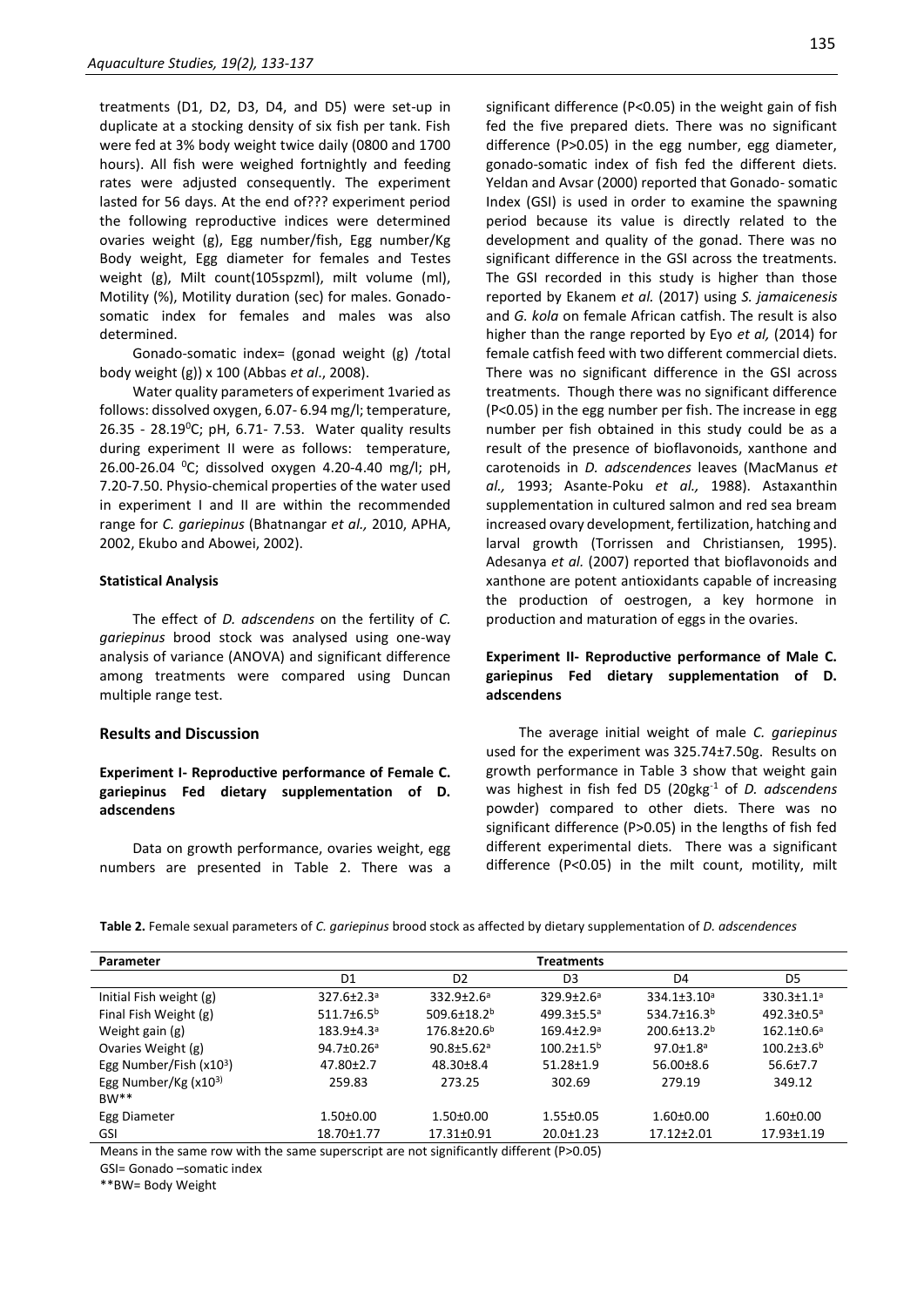**Table 3.** Male sexual parameters of *C. gariepinus* brood stock as affected by dietary supplementation of *D. adscendences*

| Parameter                           | <b>Treatments</b>             |                               |                                |                               |                               |  |  |
|-------------------------------------|-------------------------------|-------------------------------|--------------------------------|-------------------------------|-------------------------------|--|--|
|                                     | D1                            | D <sub>2</sub>                | D <sub>3</sub>                 | D4                            | D5                            |  |  |
| Fish weight (g)                     | 452.8±53.2ª                   | $488.4 + 5.55$ <sup>ab</sup>  | 562.35±2.15c                   | 500.00±30.25ab                | 576.80±31.40c                 |  |  |
| Length of fish (cm)                 | $40.40 \pm 1.00$ <sup>a</sup> | $40.80 \pm 1.10^a$            | $43.05 \pm 0.15^a$             | $41.20 \pm 1.40^a$            | $43.10 \pm 0.00^a$            |  |  |
| Milt count (x10 <sup>5</sup> spzml) | $1.60 \pm 0.13$ <sup>a</sup>  | $1.75 \pm 0.05^{ab}$          | $1.97 + 0.14$ <sup>ab</sup>    | $1.91 \pm 0.04$ <sup>ab</sup> | $2.29 \pm 0.33$ <sup>c</sup>  |  |  |
| Milt volume (ml)                    | $0.50 \pm 0.10^a$             | $0.40 \pm 0.00$ <sup>a</sup>  | $0.75 \pm 0.05^{\rm b}$        | $0.65 \pm 0.05^{\circ}$       | $0.75 \pm 0.05^{\rm b}$       |  |  |
| Motility (%)                        | $55.95 \pm 1.65$ <sup>a</sup> | $56.50 \pm 2.70$ <sup>a</sup> | $63.65 \pm 4.45$ <sup>ab</sup> | 78.80±2.35 <sup>c</sup>       | 72.75±0.95bc                  |  |  |
| Motility duration (sec)             | $2.76 \pm 0.40$ <sup>a</sup>  | $2.59 \pm 0.51$ <sup>a</sup>  | $2.85 \pm 0.44$ <sup>ab</sup>  | $3.46 \pm 0.05^{\circ}$       | $3.33 \pm 0.80$ <sub>bc</sub> |  |  |
| <b>GSI</b>                          | $0.65 \pm 0.00$               | $0.57 \pm 0.10$               | $0.64 \pm 0.03$                | $0.65 \pm 0.00$               | $0.42 \pm 0.02$               |  |  |

Means in the same row with the same superscript are not significantly different (P>0.05)

GSI= Gonado –somatic index

volume, weight of testes and gonado-somatic index of experimental fish after feeding trial for 56 days. Reproductive indices of the male *C. gariepinus* breeders in this experiment shows that inclusion of *D. adscendences* leaf powder had effects on the testes weight, milt motility, gonado-somatic index, and milt volume. The GSI recorded in this study is lower than thatrecoeded in the works of Ekanem *et al.* (2017) Results of works done by Dada *et al.* (2011) and Igoli *et al.* (2005), also reported an increase in the reproductive indices of male *C. gariepinus* broodstocks using *Mucuna puriensi* as a pro-fertility agent in their study. The length of time and intensity of spermatozoa motility, percentage motile sperm, and sperm density are all parameters that have been measured in an attempt to assess sperm quality in human, mammals, and fish (Billard and Cosson, 1992). Motility of the spermatozoan is the most commonly used indicator of milt quality since high motility is a prerequisite for fertilization and correlates strongly with fertilization success (Rurangwa *et al.,* 2001). Percentage motility recorded in this study is similar to result of Dada and Fagbohun, (2018) using Date palm seed powder on *C. gariepinus* male bloodstock. There was significant difference in the percentage motility of sperm in the experimental fish across different treatment. The highest percentage motility was recorded in fish fed diet containing 15gkg-1 *D. adscendences* powder. There was no significant difference (P<0.05) in the milt count of the male *C. gariepinus* broodstock fed the control and D5 diets. Male *C. gariepinus* broodstock fed diet 4 had the best gonado-somatic index value, motility duration, and motility. This reveals that the best inclusion level of *D. adscendences* is at 15gkg-1 .

# **Conclusion**

In conclusion, the inclusion of *Desmodium adscendences* leaves powder at 1.5g/100g in the diet of male *Clarias gariepinus* broodstock and 2.0g/100g in the diet of female *Clarias gariepinus* brood stock will improve the gamete quality of both female and male. This implies that *Desmodium adscendences* leaves have

pro-fertility properties which could be a future prospect in the production of quality and adequate fish seeds.

#### **Acknowledgements**

The authors wish to thank the Department of Fisheries and Aquaculture Technology, Federal University of Technology, Akure for the use of their Teaching and Research farm and laboratory.

#### **References**

- Adesanya, O.A., Oluyemi, K.A., Olusori, D.A., Omotuyi, I.O., Okwuonu, C.U., Ukwenya, O.V. and Adesanya, A.A. (2007). Micromorphometric and stereological effects of ethanolic extracts of *Garcinia cambogia* seeds on the testes and epididymides of adult Wistar rats. *The Internet Journal of Alternative Medicine,* 5, 1-9.
- Adjanohoun, E.J. (1988). "Contribution to ethnobotanical and floristic studies in the People's Republic of Congo," *Traditional Medicine and Pharmacopoeia Supplement,* 3, p. 428.
- Asante-Poku, S., Sasakibara, J. and Addy, M.E. (1988). Alkaloids of *Desmodium adscendens*. *Ghana Medical Journal* 22: 111-115.
- Ashamu, E.A., Salawu, E.O., Oyewo, O.O., Alhassan, A.W., Alamu, O.A. and Adegoke, A.A. (2010) Efficacy of vitamin C and ethanolic extract of *Sesamum indicum* in promoting fertility in male Wistar rats. *Journal of Human Reproductive Science* 3(1), 11-14
- Billard, R. and Cosson, M.P. (1992). Some problems related to the assessment of sperm motility in freshwater fish. *Journal of Experimental Zoology* 261:122-131.
- Bozkurt, Y., Secer, S., Bukan, N., Akcay, E. and Tehin, N. (2006). Relationship between body condition, physiological and biochemical parameters in brown trout. (*Salmon trutta fario*) sperm. *Pakistan. Journal of Biological Sciences* 9(5):940-944.
- Carillo, M., Sanuy, S., Prat, F., Creda, J., Ramos, J., Mananos, E. and Bromage, N. (1995). Sea Bass (*Dicentrachus labrax*  L). In: Brood stock Management and Egg and Larval Quality, (eds: Bromage N. and Roberts J.), Blackwell Science, Osmead, Oxford. 424 pp.
- Dada, A.A. and Adeparusi, E.O. (2012). Dietary effects of two medicinal plants (*Sesamum indicum*) and (*Croton zambesicum*) on the reproductive indices in female